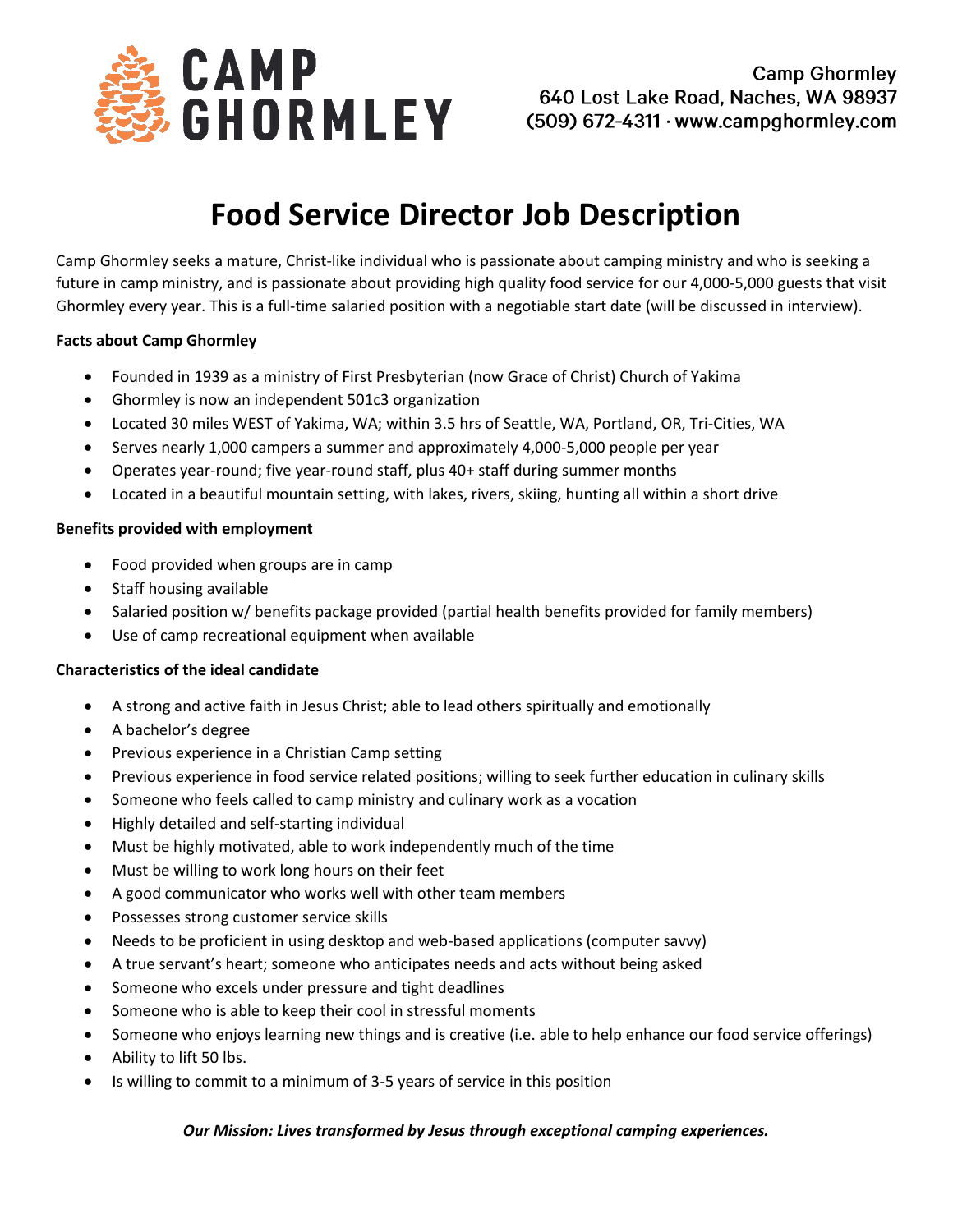

| Job Title:                      | Food Service Director                                                                  |                                                                                                                                                                                                                                                                                   | Travel Required:                   | Infrequent; reimbursed                                                            |
|---------------------------------|----------------------------------------------------------------------------------------|-----------------------------------------------------------------------------------------------------------------------------------------------------------------------------------------------------------------------------------------------------------------------------------|------------------------------------|-----------------------------------------------------------------------------------|
| Department/Group:               | Food Service (Reports to Ex. Dir.)                                                     |                                                                                                                                                                                                                                                                                   | Position Type:                     | <b>Full Time Salaried</b>                                                         |
| Location:                       | 640 Lost Lake Road<br>Naches, WA 98937                                                 |                                                                                                                                                                                                                                                                                   | Date posted:                       | May 15, 2022                                                                      |
| Salary:                         | \$36-43K/yr + housing/utilities<br>(Insurance provided, meals<br>provided when served) |                                                                                                                                                                                                                                                                                   | <b>Expected Hours</b><br>Per Week: | 40-60 hours/week<br>(May 15 to Labor Day typically<br>require six day work weeks) |
| <b>HR Contact:</b>              | Joel Whitehead - (509) 672-4311                                                        |                                                                                                                                                                                                                                                                                   | <b>Begin Date:</b>                 | Start date negotiable                                                             |
| <b>Applications Accepted By</b> |                                                                                        |                                                                                                                                                                                                                                                                                   |                                    |                                                                                   |
| <b>ONLINE:</b>                  |                                                                                        | Application period begins on 5/15/2022 and will remain open until filled                                                                                                                                                                                                          |                                    |                                                                                   |
| <b>APPLY HERE</b>               |                                                                                        | <b>Step 1:</b> Submit job inquiry letter and resume to: joel@campghormley.com<br><b>Step 2:</b> Apply online by following link at left<br>Once application is submitted, you will be contacted with notification of whether<br>initial Skype/In Person interview will be granted. |                                    |                                                                                   |
| Job Description                 |                                                                                        |                                                                                                                                                                                                                                                                                   |                                    |                                                                                   |

#### DESCRIPTION OF DUTIES

The Food Service Director is responsible for daily operations of the Ghormley kitchen, as well as providing guidance and a healthy, friendly work environment to kitchen personnel. The Food Service Director is responsible for food quality and timely preparation of all food to meet industry standards, creating a cost effective kitchen operation.

## ESSENTIAL FUNCTIONS/MAJOR RESPONSIBILITIES

Below are the essential functions of the Food Service Director position. This is not intended to be an exhaustive list of duties in this position, rather, a summary of generally expected duties.

## **Food Preparations:**

- Maintain food handlers card
- Acquire and maintain Serve Safe Certification
- Maintain high quality food service standards in all cooking and food preparation
- Responsible for upholding health and safety laws and standards
- Maintain consistent food presentation quality standards and guidelines
- Maintain and manage cleanliness of cooking area
- Maintain and manage quality and cleanliness of all kitchen equipment
- Produce quality food alternatives to meet special dietary needs

## *Our Mission: Lives transformed by Jesus through exceptional camping experiences.*